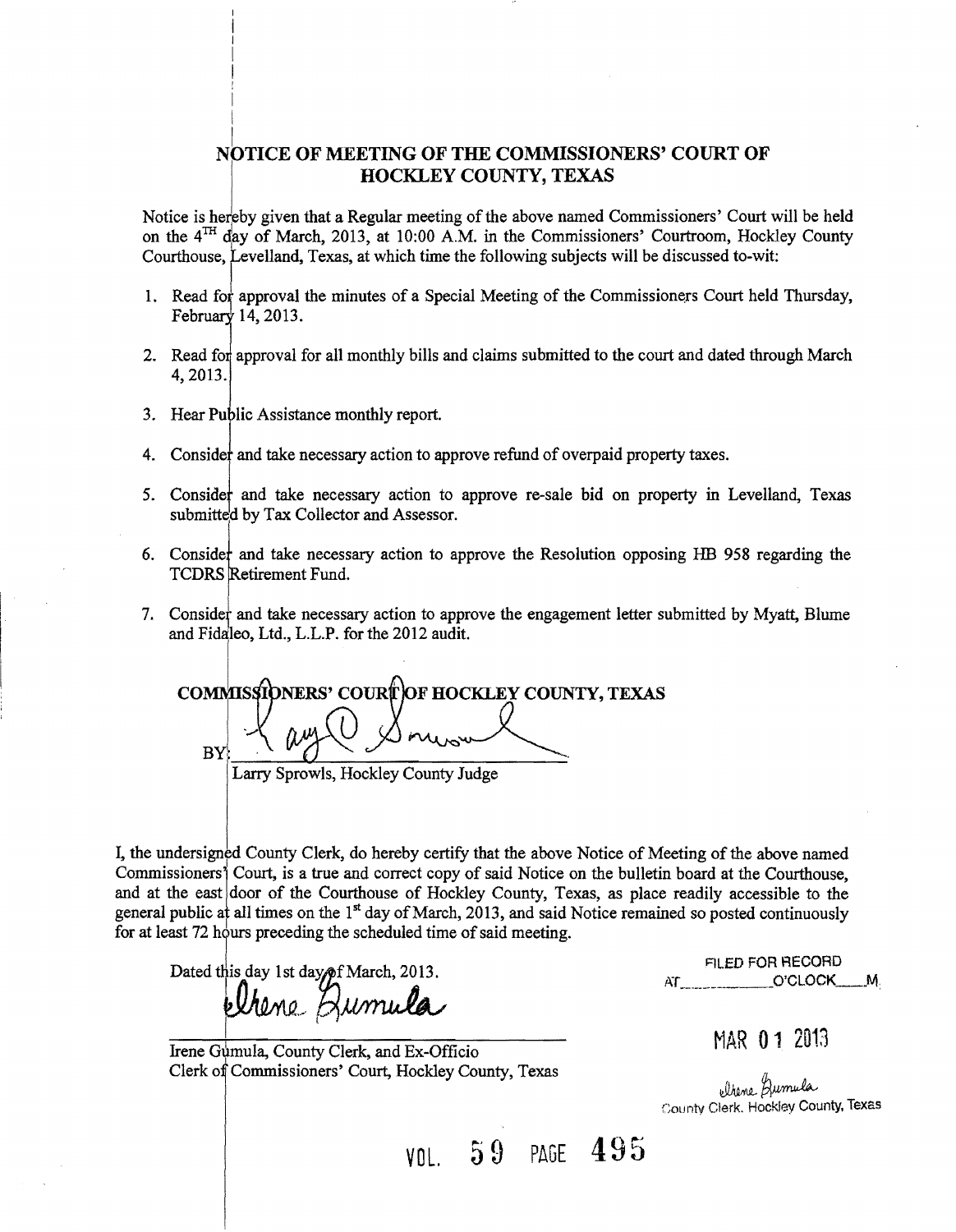## IN THE COMMISSIONER'S COURT OF HOCKLEY COUNTY, TEXAS

## REGULAR MEETING March 4, 2013

Be it remembered that on this the  $4<sup>th</sup>$  day of March A.D. 2013, there came on to be held a Regular meeting of the Commissioners' Court, and the Court having convened in Regular session at the usual meeting place thereof at the Courthouse in Levelland, Texas, with the following members present to-wit:

| <b>Larry Sprowls</b>       | <b>County Judge</b>                |
|----------------------------|------------------------------------|
| <b>Curtis D. Thrash</b>    | <b>Commissioner Precinct No. 1</b> |
| <b>Larry Carter</b>        | <b>Commissioner Precinct No. 2</b> |
| J. L. "Whitey" Barnett     | <b>Commissioner Precinct No. 3</b> |
| Thomas R "Tommy" Clevenger | <b>Commissioner Precinct No. 4</b> |

Irene Gumula, County Clerk, and Ex-Officio Clerk of Commissioners' Court when the following proceedings were had, to-wit:

Motion by Commissioner Barnett, seconded by Commissioner Carter, 4 Votes Yes, 0 Votes No, that the Minutes of a Special meeting of the Commissioners' Court, held on the 14<sup>th</sup> day of February A.D. 2013, be approved and stand as read.

Motion by Commissioner Thrash, seconded by Commissioner Clevenger, 4 Votes Yes, 0 Votes No, that all monthly claims and bills, submitted to the Court, and dated through March 4, A.D. 2013, be approved and paid as read.

Rebecca Currington, Public Assistance Administrator reported her February 2013 monthly approvals and denial request for Public Assistance, as per Report recorded below.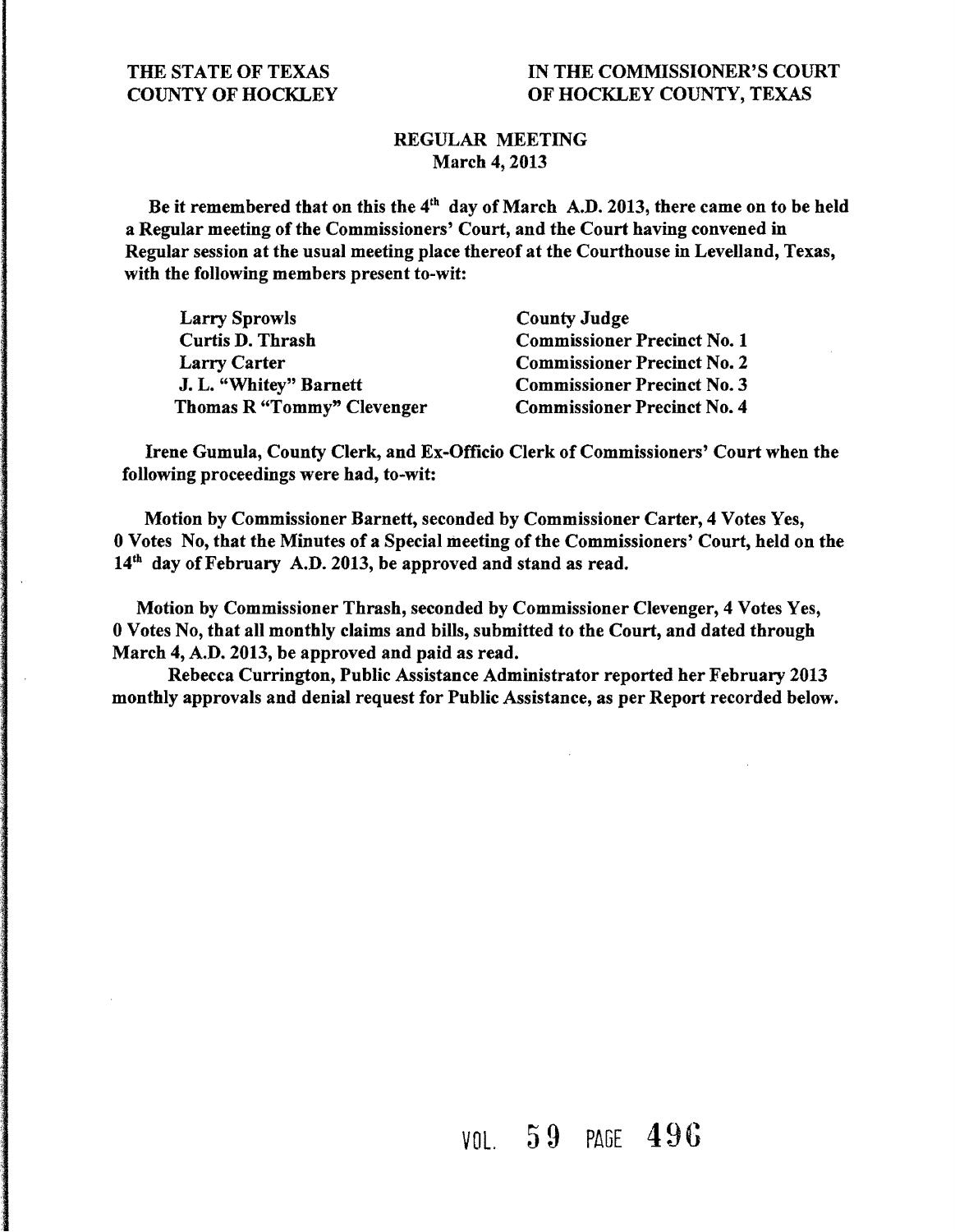Upon recommendation by Rebecca Currington, Public Assistance Administrator, the following list of applicants' requests for public assistance, have been approved or denied for the month of February 2013

### APPROVED APPLICANTS

| <b>APPLICANT</b> | <b>ADDRESS</b>    | <b>TOWN</b> | <b>REQUEST</b> | <b>AMOUNT</b> |
|------------------|-------------------|-------------|----------------|---------------|
| Willie Lockett   | 1606 8th          | Levelland   | Electric       | \$75.00       |
| Mark King        | 603 8th           | Levelland   | Electric       | \$75.00       |
| Manuela Lopez    | 1833 8th          | Levelland   | Electric       | \$75.00       |
| Donna Romine     | 903 S Alamo Apt 6 | Levelland   | Electric       | \$75.00       |

### DENIED APPLICANTS

The below listed applicants have been denied their public assistance request for one/more of the following reasons:

- $\boxtimes$  Income of applicant(s) exceeds that of an indigent person, according to the guidelines of the Commissioners' Court of Hockley County, Texas.
- $\Box$  Applicant is in an all adult household in which no one is receiving Social Security due to age or disability.
- $\Box$  Not all money received by household, either income, available funds or contribution, was reported by household.
- $\Box$  Conflict of information regarding either household members or income received.

 $\boxtimes$  No emergency situation exists as loss of job income was not due to illness or layoff.

| <b>APPLICANT</b>  | <b>ADDRESS</b>    | <b>TOWN</b> |
|-------------------|-------------------|-------------|
| Lionel Martiinez  | 104 11th          | Levelland   |
| Natasha Goree     | 502 Igoe St       | Anton       |
| Manuela Lopez     | 1833 8th          | Levelland   |
| JoAnn Knighten    | 204 Pine          | Levelland   |
| Margaret Williams | 1108 9th          | Levelland   |
| Janie Carrillo    | 503 Sylvan        | Anton       |
| Emma Moss         | 903 S. Alamo, #17 | Levelland   |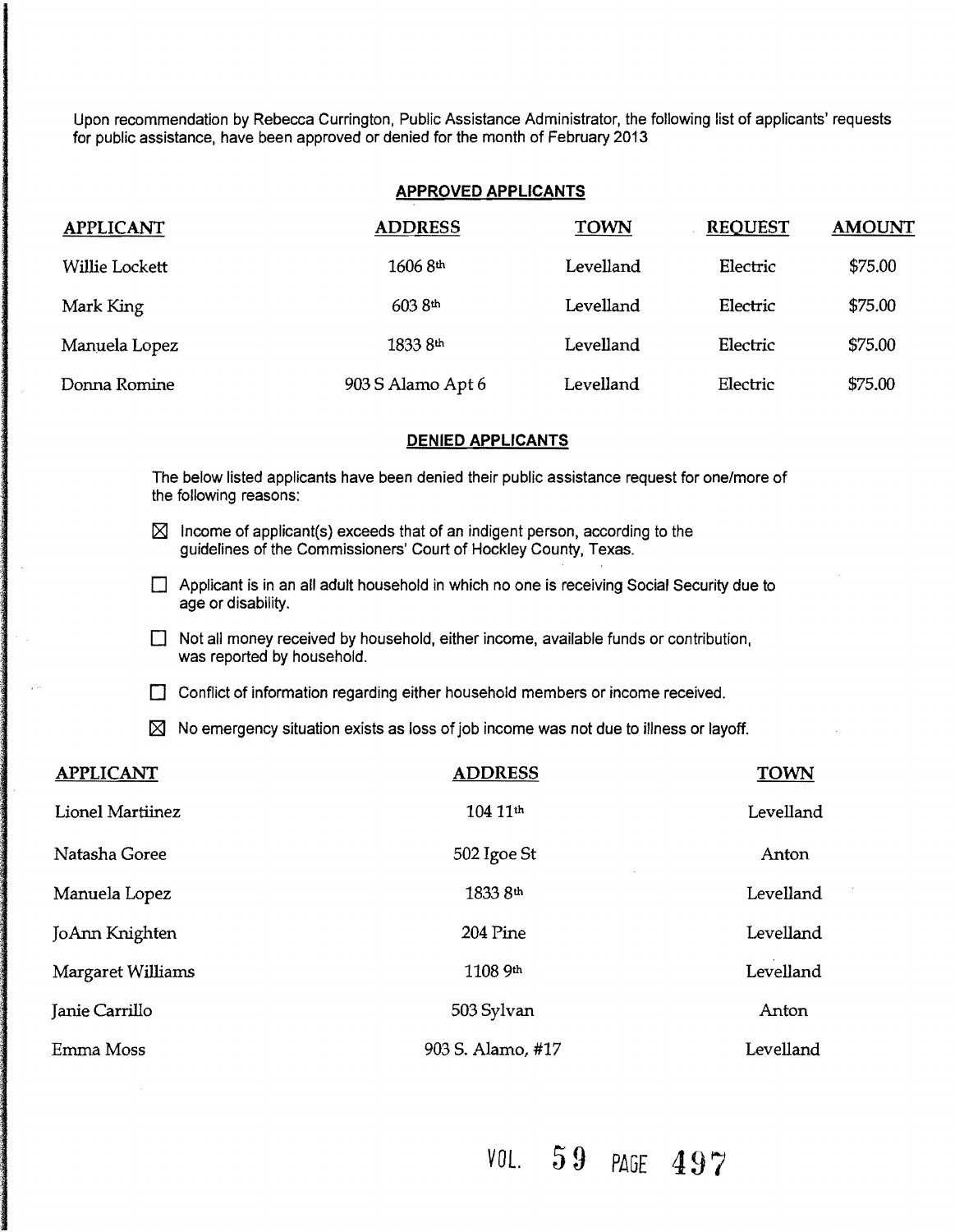Motion by Commissioner Bamett, seconded by Commissioner Carter, 4 Votes Yes, 0 Votes No, that Commissioners' Court approve the tax refund in the amount of Five Hundred Twenty Seven Dollars and Six Cents (\$527.06) to Joyce Penuel, approve the tax refund in the amount of Eight Hundred Seventy Three Dollars and Eighteen Cents (\$873.18) to WTG Fuels Inc., approve the tax refund in the amount of Six Hundred Forty Two Dollars and Twelve Cents (\$642.12) to Marvin E. LeBow Rev. Trust, approve the tax refund in the amount of One Thousand One Hundred Thirty Two Dollars and Thirty Seven Cents (\$1132.37) to Dixie Electric Inc., approve the tax refund in the amount of One Thousand Three Hundred Twenty Three Dollars and Sixty Eight Cents (\$1323.68) to Interface Custom Controls Inc., as per request ofDebra Bramlett, Tax Assessor/Collector.

Motion by Commissioner Carter, seconded by Commissioner Clevenger, 4 Votes Yes, O Votes No, that Commissioners' Court approve the re-sale of property known as 206 Ave. N, Levelland, Texas, in the amount of Five Hundred Dollars (\$500.00) to Claudia Holguin, as per Bid Recorded below.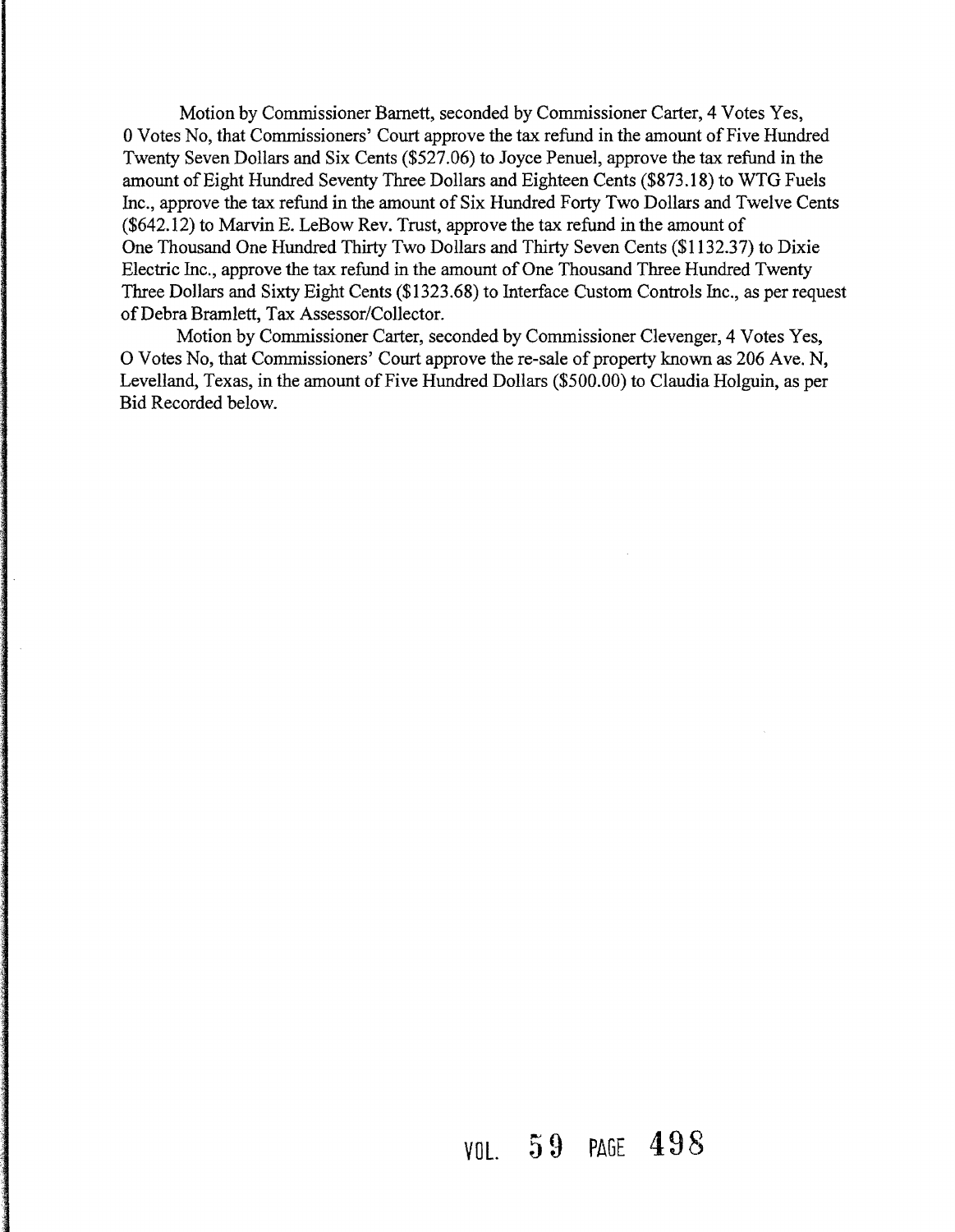

OFFICE OF

## **DEBRA C. BRAMLETT**

TO PAY ONLINE www.texasrecordsearch.com/hockley

**YVONNE GIPSON** COUNTY TAX ASSESSOR ADDRESS ALL CORRESPONDENCE TO CHIEF DEPUTY THOCKLEY COUNTY And CHIEF DEPUTY And CHIEF DEPUTY CHIEF DEPUTY<br>LEVELLAND, TEXAS LEVELLAND, TO LEVELLAND, TX 79336 LEVELLAND, TX 79336 PHONE: 1806) 894-4938 FAX: (806) 894-1102

February 16, 2013

To Whom It May Concern:

Re OT Levelland Block 80 Lot 10 206 Ave n

We have received a bid on the property listed above, from Claudia Holguin. In the amount of five hundred dollars. This has been submitted to City of Levelland and all cntena have been met and the Levelland City Council has approved this bid. At this time I would like to submit this bid to your board for consideration. Enclosed you will find a copy of the written bid along with a statement of all taxes due. If you will please contact me as soon as you have reached a decision on this matter. I appreciate your time.

**Sincerely** 

1a C Bramlett

Debra C Bramlett Hockley County Tax Assessor Collector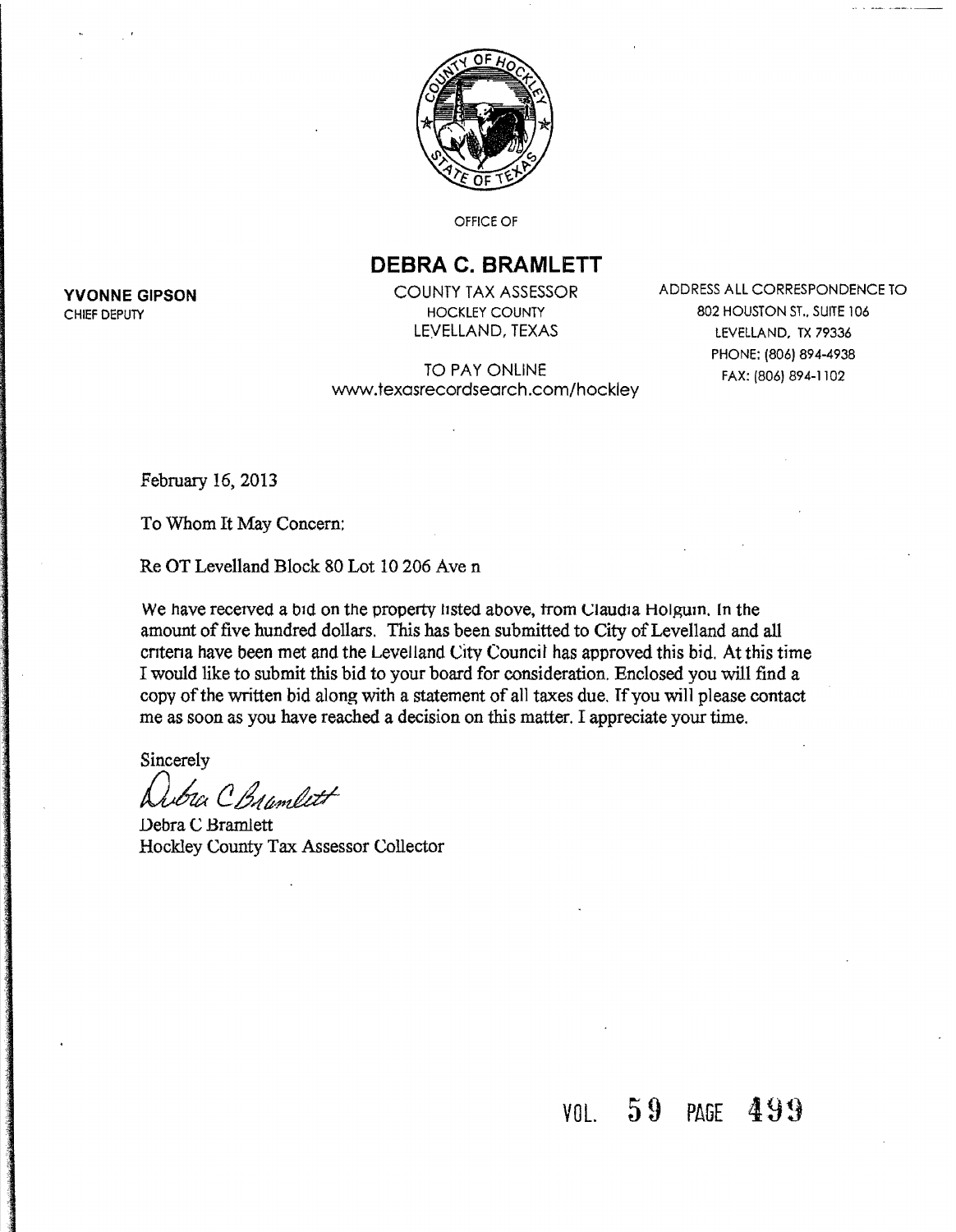## BID FORM FOR RESALE OF PROPERTY

## STRUCK OFF TO HOCKLEY COUNTY TAXING ENTITIES

J-IY-It {DATE}

Claudin Holguin

*\$500 ,oa*  AMTOF BID

 $P. O. B_0 \swarrow 891$ <br>ADDRESS-P.O. BOX OR STREET

Sundown TX 79372 CITY STATE &**ZIP** CODE

PHONE NUMBER<br>acc+++ El3159

*or* LLVtHMC I BjoLlL <60 , Lur *10* ,'toll litvl 1J LEGAL DESCRIPTION AND PHYSICAL LOCATION OF PROPERTY

The building on the let is net geing to be *habitable, it will need to be tern deun* LIST ANY SPECIAL CIRCUMSTANCES CONCERNING THE PROPERTY AND YOUR BID  $\,$   $\,$   $\,$ 

the lot will need to be cleared, and leveled.

THANK YOU FOR YOUR BID

CHRISTY CLEVENGER HOCKLEY COUNTY TAC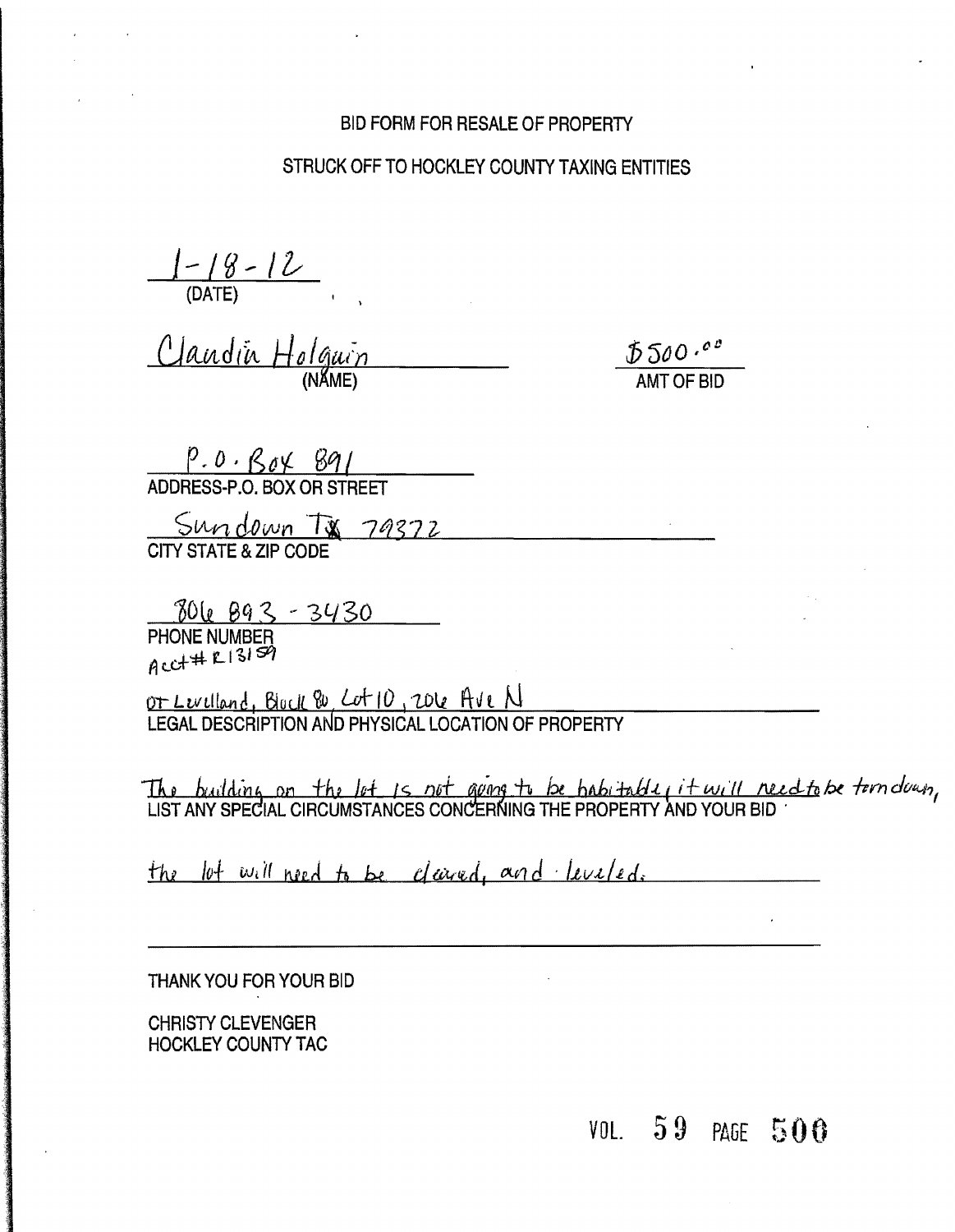| DATE 02/16/2013 |  |  |
|-----------------|--|--|
|                 |  |  |

 $\vert \vert$ 

 $1.1$ 

DATE 02/16/2013 STATEMENT OF ALL TAXES DUE<br>DB DB . HOCKLEY COUNTY TAX OFFICE 802 HOUSTON ST SUITE 106 LEVELLAND TEXAS 79336

|         | LEVELLAND TEXAS 79336<br>$(806)$ 894-4938                                                                                                                                                                                                                                                                                                                                                                                |                                                                                                                                                                                                                                     |                                                                                        |                                                                                                                                                                                      |                                                                                                                                                                                                                                                                                      |
|---------|--------------------------------------------------------------------------------------------------------------------------------------------------------------------------------------------------------------------------------------------------------------------------------------------------------------------------------------------------------------------------------------------------------------------------|-------------------------------------------------------------------------------------------------------------------------------------------------------------------------------------------------------------------------------------|----------------------------------------------------------------------------------------|--------------------------------------------------------------------------------------------------------------------------------------------------------------------------------------|--------------------------------------------------------------------------------------------------------------------------------------------------------------------------------------------------------------------------------------------------------------------------------------|
|         |                                                                                                                                                                                                                                                                                                                                                                                                                          |                                                                                                                                                                                                                                     | * PROPERTY DESCRIPTION ACCT # R13159                                                   |                                                                                                                                                                                      | *                                                                                                                                                                                                                                                                                    |
|         | $\star$<br>∗.<br>*<br>*                                                                                                                                                                                                                                                                                                                                                                                                  |                                                                                                                                                                                                                                     | OT LEVELLAND, BLOCK 80, LOT 10                                                         |                                                                                                                                                                                      | $\star$<br>$\star$<br>$\star$<br>$\star$                                                                                                                                                                                                                                             |
|         | $\star$<br>TOWN<br>$\star$<br><b>ACRES</b><br>$\star$<br>$\star$                                                                                                                                                                                                                                                                                                                                                         | -LEVELLAND<br>$-$ .230                                                                                                                                                                                                              |                                                                                        | LOCATION- 206 AVE N                                                                                                                                                                  | 一大<br>$\star$<br>$\star$<br>$\star$                                                                                                                                                                                                                                                  |
|         |                                                                                                                                                                                                                                                                                                                                                                                                                          | LAND MKT VALUE 1120<br>LAND AGR VALUE 1120                                                                                                                                                                                          |                                                                                        |                                                                                                                                                                                      |                                                                                                                                                                                                                                                                                      |
|         |                                                                                                                                                                                                                                                                                                                                                                                                                          | HOCKLEY COUNTY IN TRUST                                                                                                                                                                                                             |                                                                                        |                                                                                                                                                                                      |                                                                                                                                                                                                                                                                                      |
|         | PO BOX 3                                                                                                                                                                                                                                                                                                                                                                                                                 |                                                                                                                                                                                                                                     |                                                                                        |                                                                                                                                                                                      |                                                                                                                                                                                                                                                                                      |
|         | <b>LEVELLAND</b>                                                                                                                                                                                                                                                                                                                                                                                                         | TX 79336-0003                                                                                                                                                                                                                       |                                                                                        |                                                                                                                                                                                      |                                                                                                                                                                                                                                                                                      |
|         | <b>TAXES 1992</b><br><b>TAXES 1993</b><br><b>TAXES 1994</b><br><b>TAXES 1995</b><br>TAXES<br>1996<br><b>TAXES 1997</b><br><b>TAXES 1998</b><br><b>TAXES 1999</b><br>TAXES 2000<br>TAXES 2001<br><b>TAXES 2002</b><br><b>TAXES 2003</b><br><b>TAXES</b><br>2004<br><b>TAXES</b><br>2005<br>TAXES<br>2006<br><b>TAXES</b><br>2007<br><b>TAXES</b><br>2008<br><b>TAXES</b><br>2009<br>TAXES<br>2010<br><b>TAXES</b><br>2012 | <b>EEVY<br/> 80.288</b><br>83.388<br>83.389<br>83.389<br>861.51511<br>861.5219<br>92.9282.066<br>92.37.820<br>982.537.820<br>982.5644<br>92.86744<br>92.85.99<br>981.55996<br>92.796<br>92.796<br>92.790<br>93.790<br>93.790<br>.00 |                                                                                        |                                                                                                                                                                                      | P & I<br>200.125<br>198.53<br>42.50<br>198.53<br>42.50<br>42.50<br>325.997<br>325.997<br>325.997<br>42.50<br>325.997<br>325.997<br>328.01<br>328.01<br>328.01<br>328.01<br>328.01<br>328.01<br>328.01<br>328.01<br>328.01<br>328.01<br>328.01<br>328.01<br>328.01<br>328.01<br>585.3 |
|         |                                                                                                                                                                                                                                                                                                                                                                                                                          | 1,832.45                                                                                                                                                                                                                            | 2,719.16                                                                               | 760.87                                                                                                                                                                               | 5,312.48                                                                                                                                                                                                                                                                             |
|         | ACCT # R13159                                                                                                                                                                                                                                                                                                                                                                                                            |                                                                                                                                                                                                                                     |                                                                                        | <b>TOTAL DUE 02/2013</b><br>TOTAL DUE 03/2013<br>TOTAL DUE 04/2013<br>TOTAL DUE 05/2013                                                                                              | 5,312.48<br>5,333.97<br>5,355.48<br>5,376.94                                                                                                                                                                                                                                         |
| $\star$ | * JURISDICTION<br>* HOCKLEY COUNTY<br>* COUNTY WIDE SCHOOL<br>* HIGH PLAINS WATER<br>* CITY OF LEVELLAND<br>* SOUTH PLAINS COLLEGE<br>* LEVELLAND I S D                                                                                                                                                                                                                                                                  |                                                                                                                                                                                                                                     | TAXES<br>PEN & INT<br>209.15<br>2.49<br>6.06<br>1,344.93<br>792.49<br>175.63<br>646.63 | BREAKDOWN OF TAX DUE BY JURISDICTION<br>300.90<br>86.21<br>5.81<br>1.24<br>2.54<br>9.32<br>341.53<br>264.08<br>73.15<br>256.20<br>794.12<br>TOTAL TAX LEVY FOR THE CURRENT ROLL YEAR | ATTY FEES<br><b>TOTAL*</b><br>596.26*<br>$9.54*$<br>17.92*<br>2,478.95*<br>512.86*<br>$1,696.95*$<br>.00                                                                                                                                                                             |
|         |                                                                                                                                                                                                                                                                                                                                                                                                                          |                                                                                                                                                                                                                                     |                                                                                        |                                                                                                                                                                                      |                                                                                                                                                                                                                                                                                      |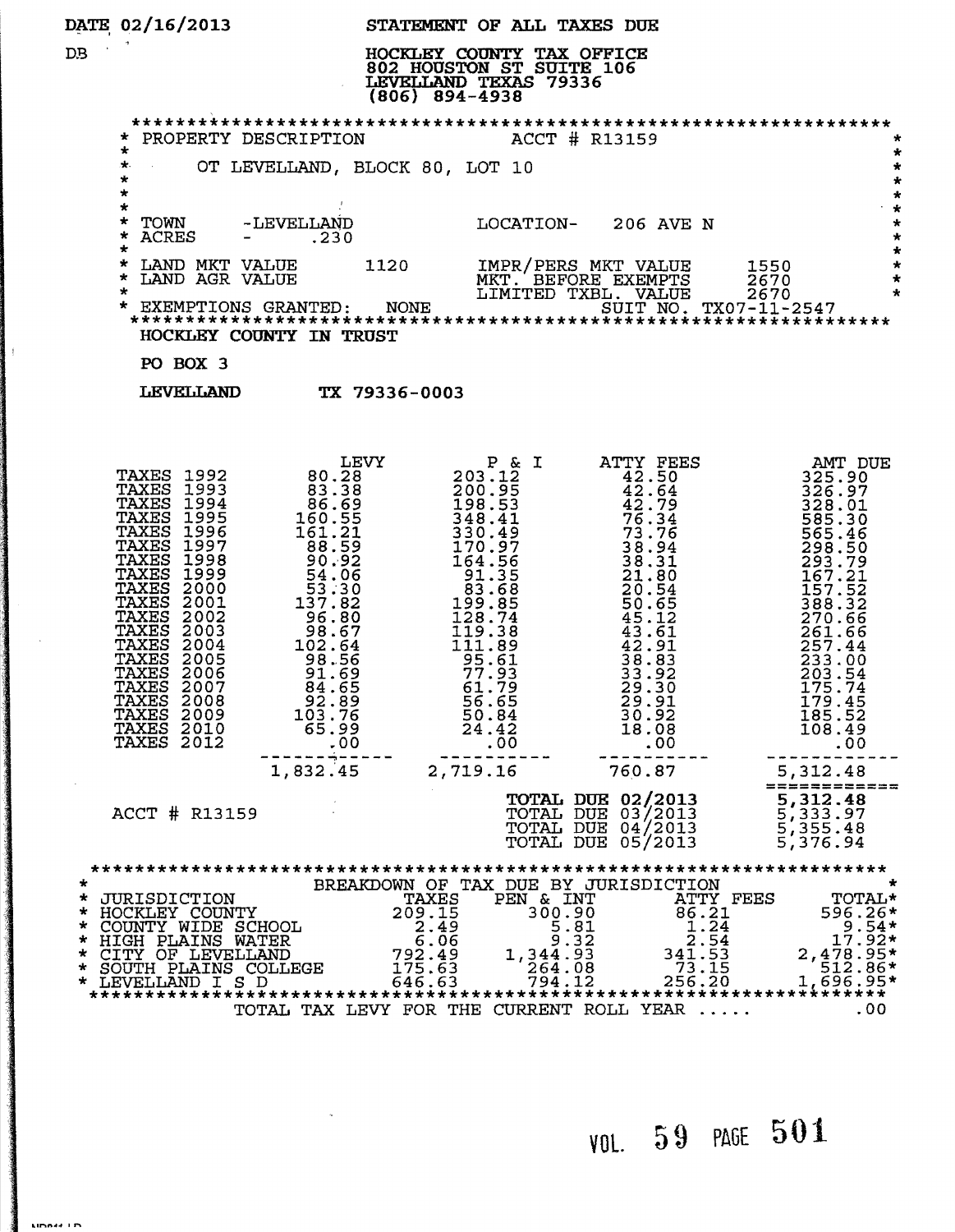Motion by Commissioner Carter, seconded by Commissioner Thrash, 4 Votes Yes, 0 Votes No, that Commissioners' Court approve the Resolution opposing HB 958 regarding the TCDRS Retirement Fund, as per Resolution recorded below.

# VOL PAGE 502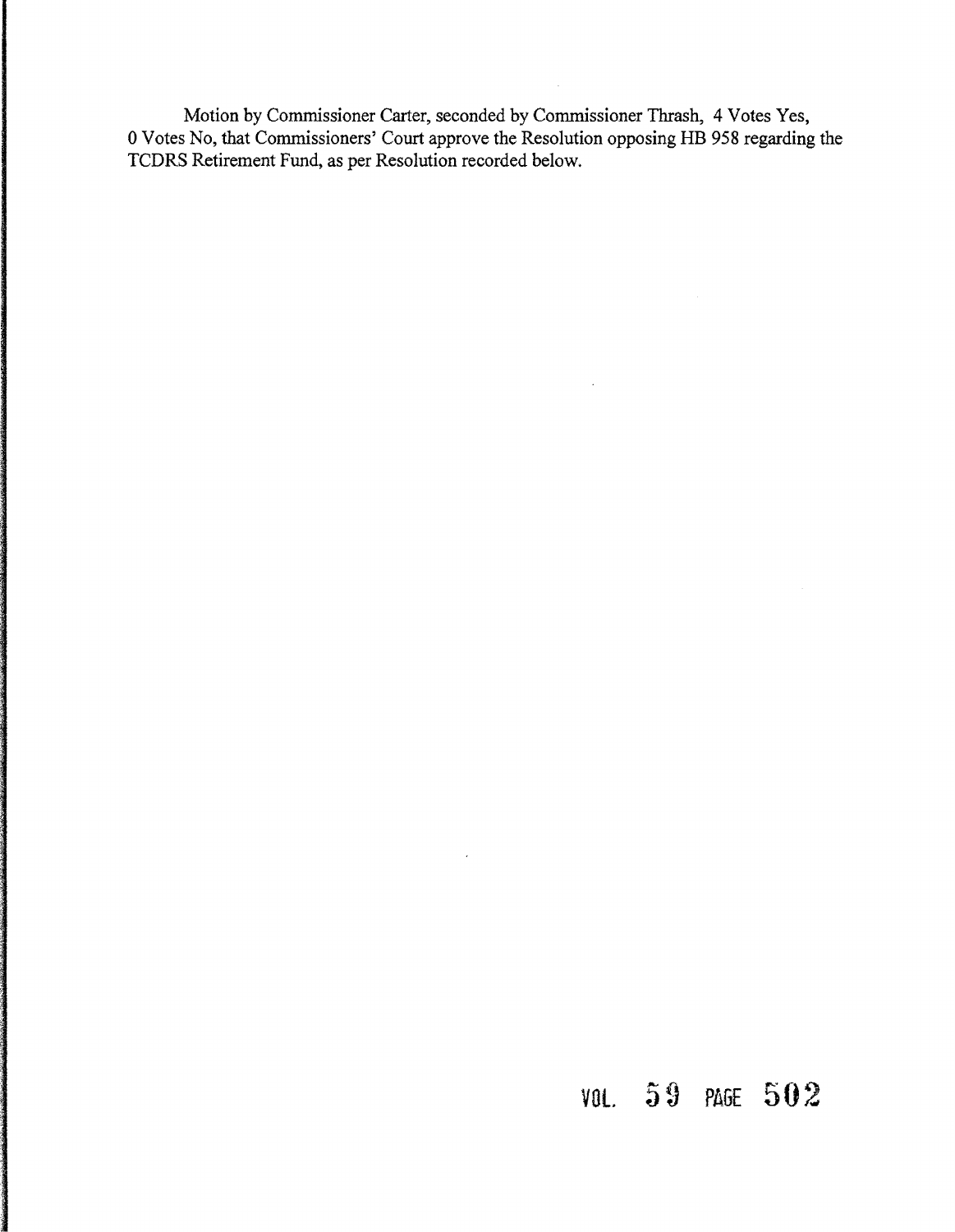STATE OF TEXAS

COUNTY OF HOCKLEY §

### STRONGLY OPPOSING THE PASSAGE OF HB 958 WHICH PROPOSES TO REDUCE THE INTEREST CREDITING RATE ON ALL TCDRS FUNDS FROM 7% TO 5%

WHEREAS, the Texas Legislature created the Texas County and District Retirement System ("TCDRS") in 1967; and

WHEREAS, TCDRS partners with Texas counties and districts to provide retirement, disability and survivor benefits to more than 225,000 Texas county and district employees; and

WHEREAS, TCDRS is governed by the Texas Legislature and overseen by an independent board of trustees; and

WHEREAS, TCDRS receives no state funding as each plan is funded independently by each county or district; and

WHEREAS, HB 958 which would reduce the interest crediting rate on all TCDRS funds from 7% to 5% has been filed during the 83<sup>rd</sup> Texas Legislative Session; and

WHEREAS, TCDRS is the only statewide plan in which reducing the interest rate significantly impacts retiree benefits; and

WHEREAS, TCDRS counties and districts currently have local control to select benefits and costs based on their workforce needs and budget; and

WHEREAS, the passage of HB 958 would have an adverse effect on TCDRS retiree benefits.

NOW, THEREFORE, BE IT RESOLVED THAT the Commissioners' Court of Hockley County, Texas, does hereby declare its strong opposition to any effort of the Texas Legislature to pass legislation that reduces the interest crediting rate on TCDRS funds.

BE IT FURTHER RESOLVED THAT the Commissioners Court of Hockley County, Texas, urges the Texas Legislature to reject HB 958 in its entirety.

RESOLVED this 4th day of March/2013.

Larry Sprowls, Hockley County Judge

Curtis Thrash County Commissioner, Pet. #1

L.C. Barnett

County Commissioner, Pet. #3 VOL. 59 PAGE

1  $\mathscr{D}$ 

rry Carter County Commissioner, Pct. #2

Tommy Clevenger County Commissioner, Pct. #4 503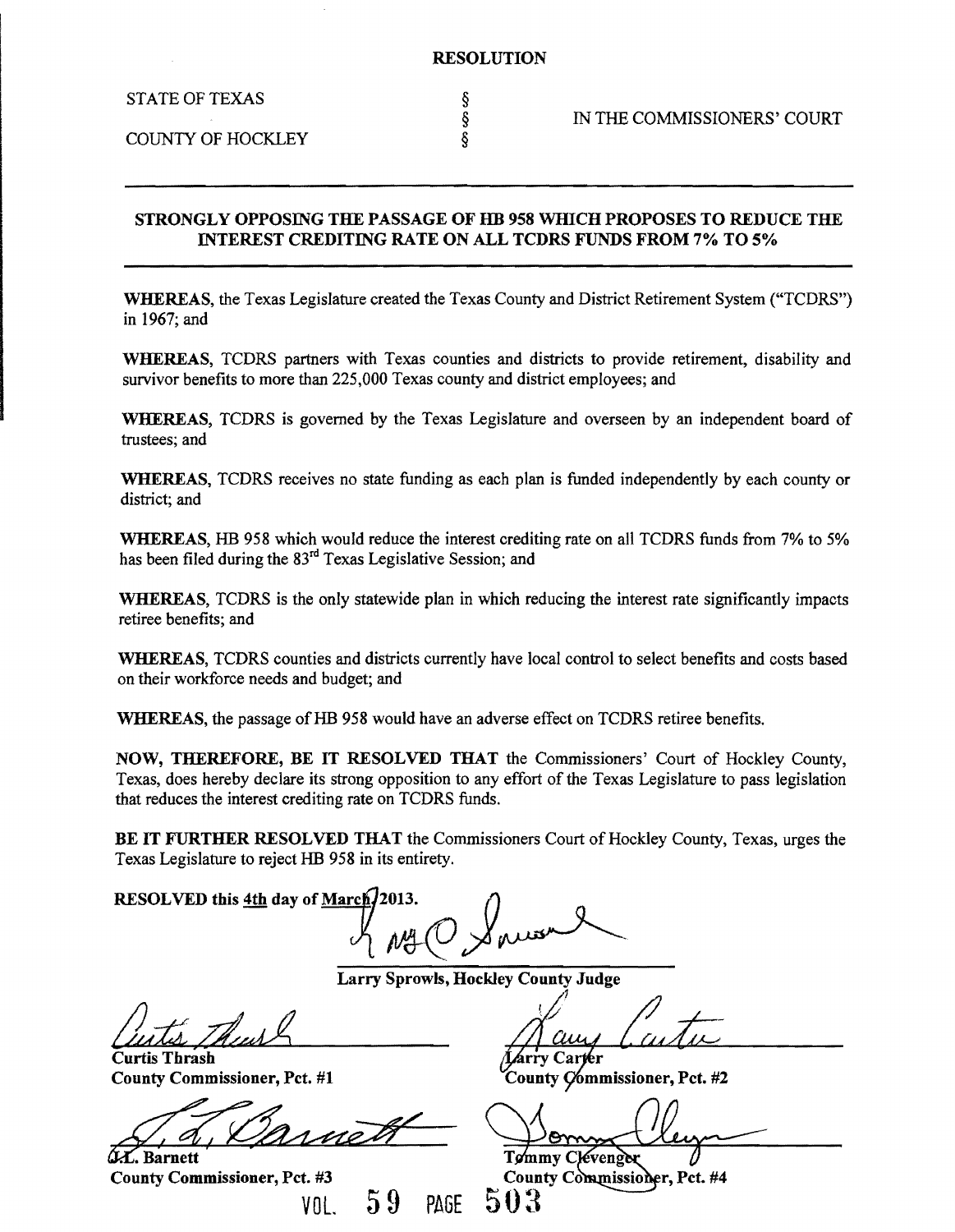Motion by Commissioner Thrash, seconded by Commissioner Carter, 4 Votes Yes, 0 Votes No, that Commissioners' Court approve the engagement letter submitted by Myatt, Blume, and Fidaleo, LTD. L.L.P for the 2012 Audit, as per Letter recorded below.

# **VOl. 59** PAGE **504:**

 $\mathcal{L}^{\mathcal{I}}$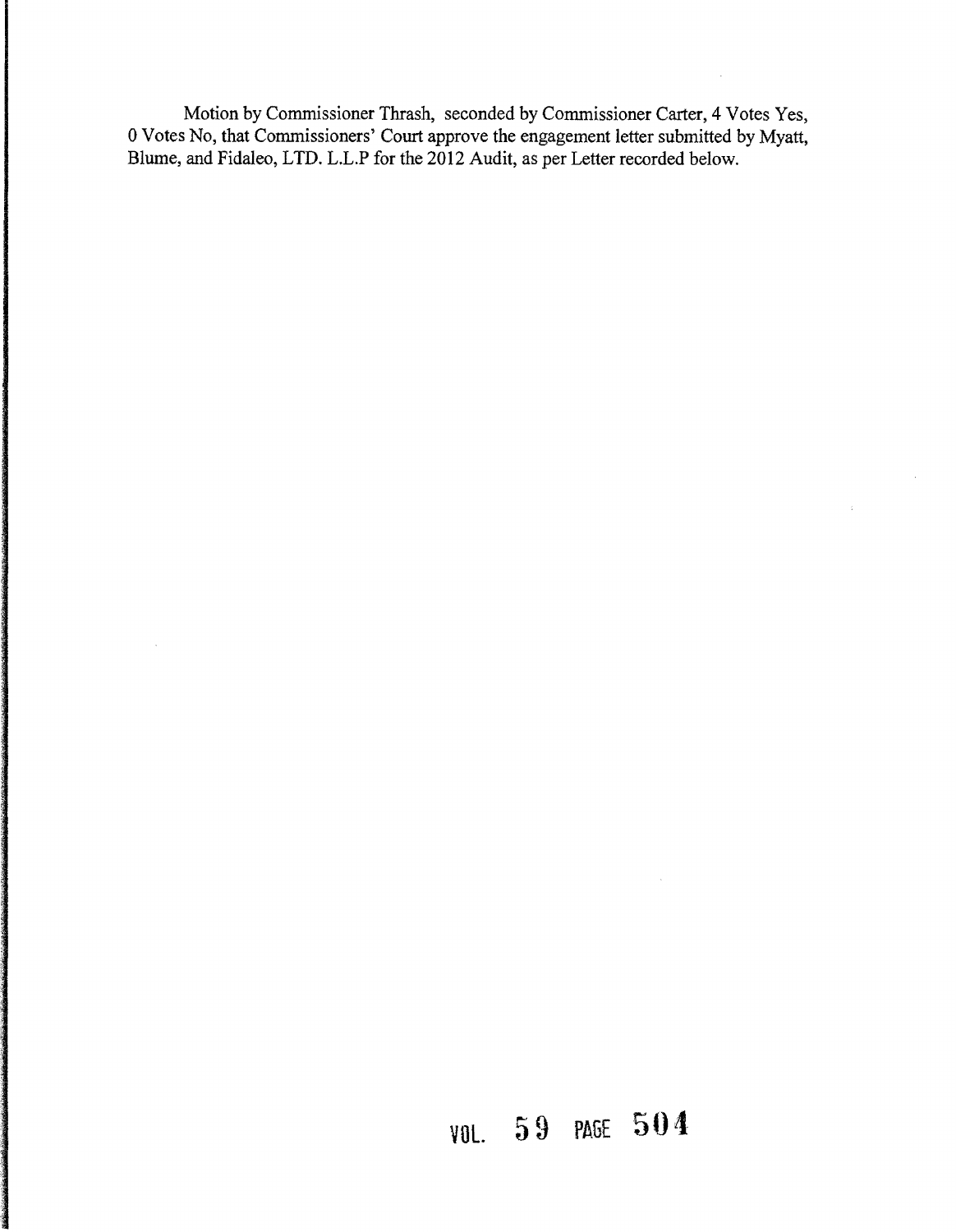# **MYATT, BLUME** AND **FIDALEO** J LTD., L.L.P.

SHAM L. MYATT CPA MEMBERS CERTIFIED PUBLIC ACCOUNTANTS ANTHONY S. FIDALEO CPA LEVELLAND, TEXAS 79336 BUFORD A. DUFF CPA 806 - 894-7324 FAX: 806 - 894-8693 EMAIL slmyatt@windstream.net

PHELPS BLUME CPA **908 COLLEGE AVENUE** 908 COLLEGE AVENUE TEXAS SOCIETY AND AMERICAN INSTITUTE OF

February 25, 2013

Honorable County Judge and Commissioners Hockley County, Texas Courthouse, Box 10 Levelland, Texas 79336

We are pleased to confirm our understanding of the services we are to provide Hockley County. Texas for the year ended December 31, 2012. We will audit the financial statements of the governmental activities, the business-type activities, each major fund, and the aggregate remaining fund information, which collectively comprise the basic financial statements of Hockley County, Texas as of and for the year ended December 31, 2012. Accounting standards generally accepted in the United States of America provide for certain required supplementary information (RSI), such as management's discussion and analysis (MD&A), to supplement Hockley County, Texas' basic financial statements. Such information, although not a part of the basic financial statements, is required by the Governmental Accounting Standards Board who considers it to be an essential part of financial reporting for placing the basic financial statements in an appropriate operational, economic, or historical context. As part of our engagement, we will apply certain limited procedures to Hockley County, Texas' RSI in accordance with auditing standards generally accepted in the United States of America. These limited procedures will consist of inquiries of management regarding the methods of preparing the information and comparing the information for consistency with management's responses to our inquiries, the basic financial statements, and other knowledge we obtained during our audit of the basic financial statements. We will not express an opinion or provide any assurance on the information because the limited procedures do not provide us with sufficient evidence to express an opinion or provide any assurance. The following RSI is required by generally accepted accounting principles and will be subjected to certain limited procedures, but will not be audited:

- 1) Management's Discussion and Analysis.
- 2) Budgetary Comparison Schedule

We have also been engaged to report on supplementary information other than RSI that accompanies Hockley County. Texas' financial statements. We will subject the following supplementary information to the auditing procedures applied in our audit of the financial statements and certain additional procedures, including comparing and reconciling such information directly to the underlying accounting and other records used to prepare the financial statements or to the financial statements themselves, and other additional procedures in accordance with auditing standards generally accepted in the United States of America and will provide an opinion on it in relation to the financial statements as a whole:

- 1) Combining Balance Sheet Nonmajor Governmental Funds.
- 2) Combining Statement of Revenues, Expenditures, and Changes in Fund Balance Nonmajor Governmental Funds.
- 3) Combining Statement of Net Assets Nonmajor Enterprise Funds.
- 4) Combining Statement of Revenues, Expenses, and Changes in Fund Net Assets Nonmajor Enterprise Funds.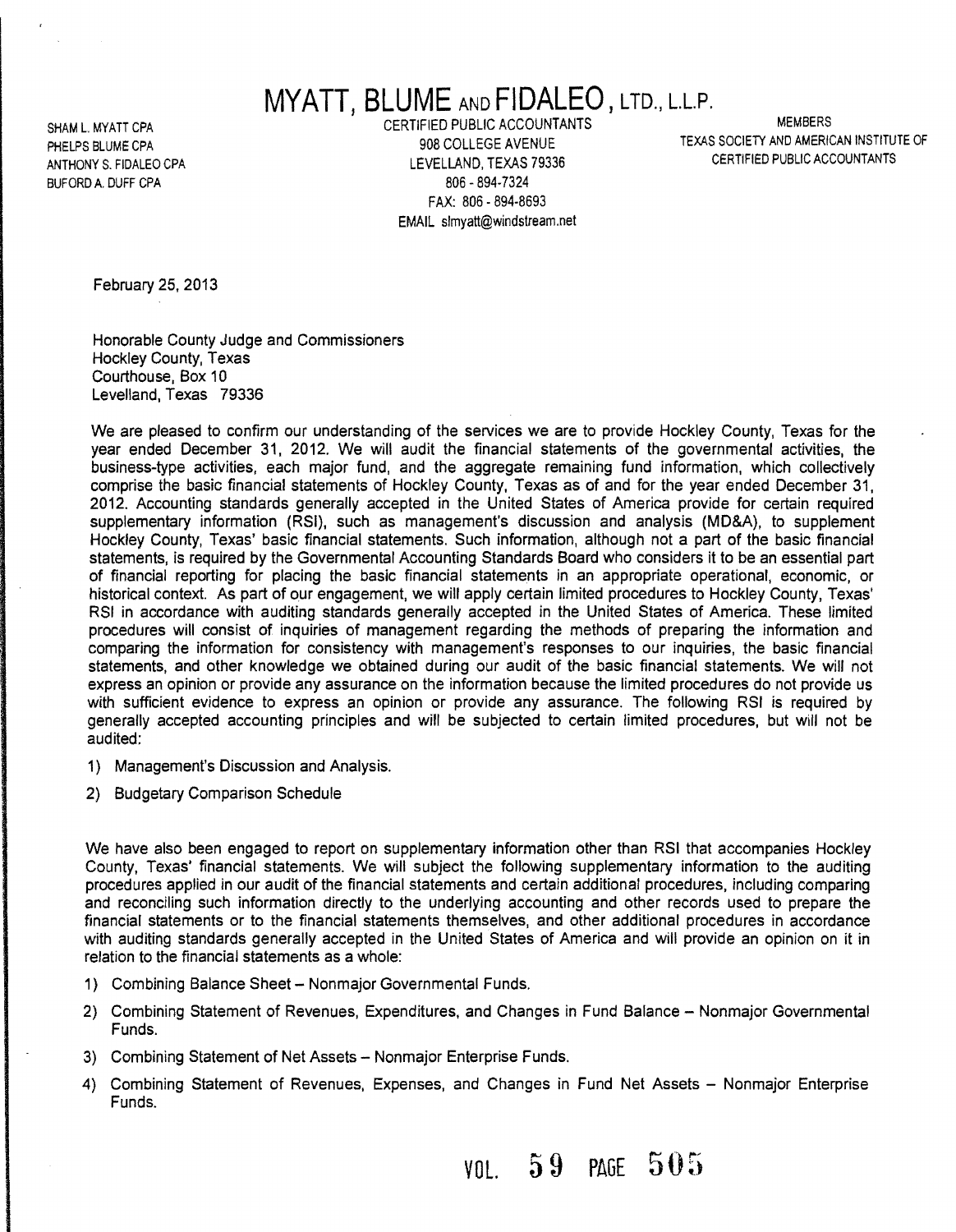Honorable County Judge and Commissioners February 25,2013 Page 2

- 5) Combining Statement of Cash Flows Nonmajor Enterprise Funds.
- 6) Combining Balance Sheet Agency Funds.
- 7) Schedule of Delinquent Taxes Receivable.
- 8) Reconciliation of Current Tax Collections.
- 9) Reconciliation of Delinquent Tax Collections.
- 10) Schedule of Insurance Coverage.
- 11) Schedule of Surety Bonds.

### **Audit Objectives**

The objective of our audit is the expression of opinions as to whether your basic financial statements are fairly presented, in all material respects, in conformity with U.S. generally accepted accounting principles and to report on the fairness of the supplementary information referred to in the second paragraph when considered in relation to the financial statements as a whole. Our audit will be conducted in accordance with auditing standards generally accepted in the United States of America and the standards for financial audits contained in Government Auditing Standards, issued by the Comptroller General of the United States, and will include tests of the accounting records of Hockley County, Texas and other procedures we consider necessary to enable us to express such opinions. If our opinions on the financial statements are other than unqualified (unmodified), we will discuss the reasons with you in advance. If, for any reason, we are unable to complete the audit or are unable to form or have not formed opinions, we may decline to express opinions or to issue a report as a result of this engagement.

We will also provide a report (that does not include an opinion) on internal control related to the financial statements and compliance with the provisions of laws, regulations, contracts, and grant agreements, noncompliance with which could have a material effect on the financial statements as required by Government Auditing Standards. The report on internal control and compliance will include a statement that the report is intended solely for the information and use of management, the body or individuals charged with governance, others within the entity, and specific legislative or regulatory bodies and is not intended to be and should not be used by anyone other than these specified parties. If during our audit we become aware that Hockley County, Texas is subject to an audit requirement that is not encompassed in the terms of this engagement, we will communicate to management and those charged with governance that an audit in accordance with U.S. generally accepted auditing standards and the standards for financial audits contained in Government Auditing Standards may not satisfy the relevant legal, regulatory, or contractual requirements.

### **Management Responsibilities**

Management is responsible for the basic financial statements and all accompanying information as well as all representations contained therein. As part of the audit, we will assist with preparation of your financial statements and related notes. You are responsible for making all management decisions and performing all management functions relating to the financial statements and related notes and for accepting full responsibility for such decisions. You will be required to acknowledge in the written representation letter our assistance with preparation of the financial statements and that you have reviewed and approved the financial statements and related notes prior to their issuance and have accepted responsibility for them. Further, you are required to designate an individual with suitable skill, knowledge, or experience to oversee any nonaudit services we provide and for evaluating the adequacy and results of those services and accepting responsibility for them. We will prepare the trial balance for use during our audit. Our preparation of the trial balance will be limited to formatting information into a working trial balance based on management's chart of accounts and balances as of December 31,2012.

Management is responsible for establishing and maintaining effective internal controls, including evaluating and monitoring ongoing activities, to help ensure that appropriate goals and objectives are met; for the selection and application of accounting principles; and for the fair presentation in the financial statements of the respective financial position of the governmental activities, the business-type activities, each major fund, and the aggregate

VOL. 5 9 PAGE 50 6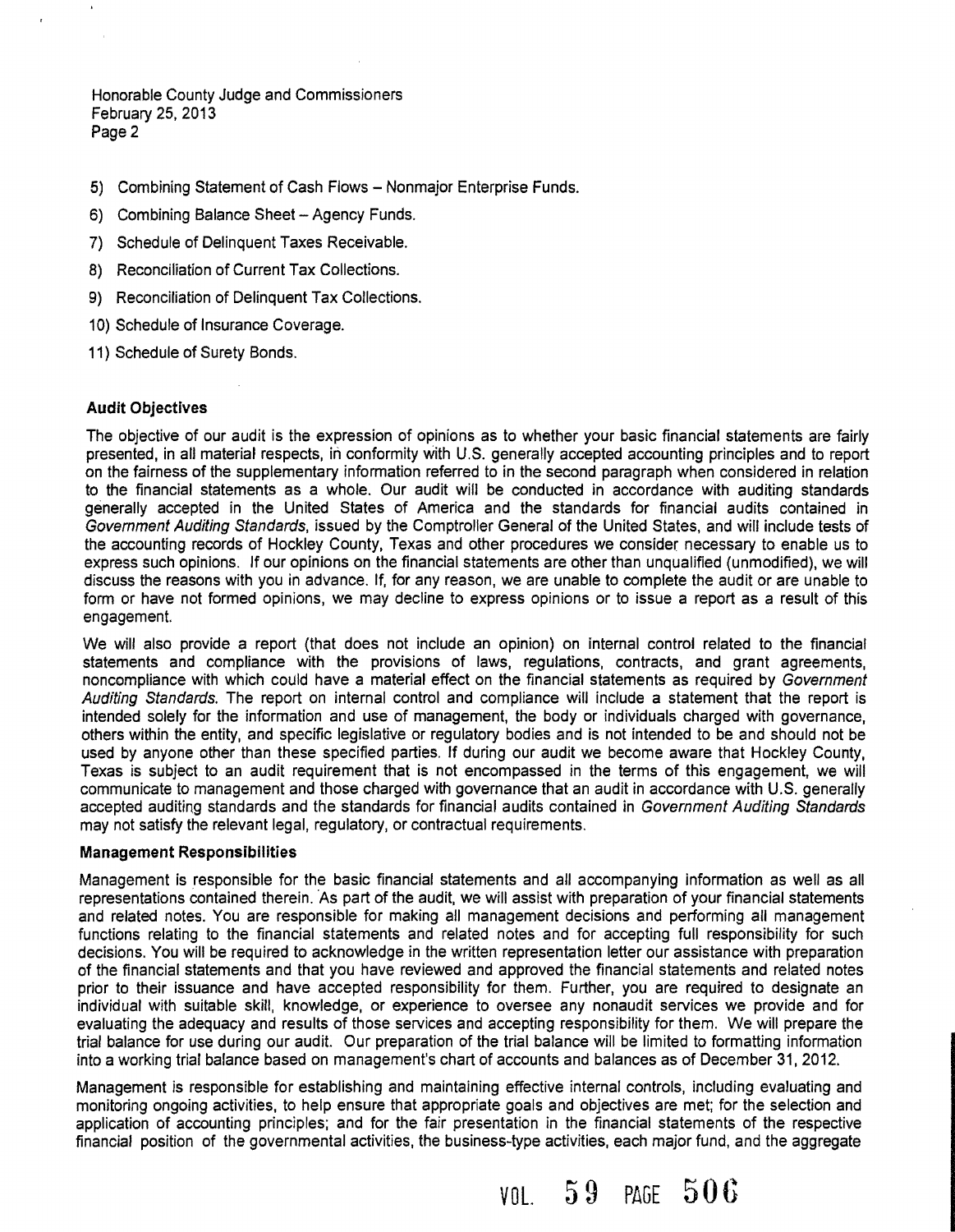Honorable County Judge and Commissioners February 25, 2013 Page 3

 $\ddot{\phantom{0}}$ 

remaining fund information of the Hockley County, Texas and the respective changes in financial position and cash flows, where applicable, in conformity with U.S. generally accepted accounting principles.

Management is also responsible for making all financial records and related information available to us and for ensuring that management is reliable and financial information is reliable and properly recorded. You are also responsible for providing us with (1) access to all information of which you are aware that is relevant to the preparation and fair presentation of the financial statements, (2) additional information that we may request for the purpose of the audit, and (3) unrestricted access to persons within the government from whom we determine it necessary to obtain audit evidence.

Your responsibilities include adjusting the financial statements to correct material misstatements and for confirming to us in the written representation letter that the effects of any uncorrected misstatements aggregated by us during the current engagement and pertaining to the latest period presented are immaterial, both individually and in the aggregate, to the financial statements taken as a whole.

You are responsible for the design and implementation of programs and controls to prevent and detect fraud, and for informing us about all known or suspected fraud affecting the government involving (1) management, (2) employees who have significant roles in internal control, and (3) others where the fraud or illegal acts could have a material effect on the financial statements. Your responsibilities include informing us of your knowledge of any allegations of fraud or suspected fraud affecting the government received in communications from employees, former employees, grantors, regulators, or others. In addition, you are responsible for identifying and ensuring that the entity complies with applicable laws, regulations, contracts, agreements. and grants for taking timely and appropriate steps to remedy any fraud, illegal acts, violations of contracts or grant agreements, or abuse that we may report.

You are responsible for the preparation of the supplementary information in conformity with U.S. generally accepted accounting principles. You agree to include our report on the supplementary information in any document that contains and indicates that we have reported on the supplementary information. You also agree to include the audited financial statements with any presentation of the supplementary information that includes our report thereon. Your responsibilities include acknowledging to us in the written representation letter that (1) you are responsible for presentation of the supplementary information in accordance with GAAP; (2) that you believe the supplementary information. including its form and content, is fairly presented in accordance with GAAP; (3) that the methods of measurement or presentation have not changed from those used in the prior period (or, if they have changed, the reasons for such changes); and (4) you have disclosed to us any significant assumptions or interpretations underlying the measurement or presentation of the supplementary information.

Management is responsible for establishing and maintaining a process for tracking the status of audit findings and recommendations. Management is also responsible for identifying for us previous financial audits, attestation engagements. performance audits or other studies related to the objectives discussed in the Audit Objectives. section of this letter. This responsibility includes relaying to us corrective actions taken to address significant findings and recommendations resulting from those audits, attestation engagements, performance audits, or other studies. You are also responsible for providing management's views on our current findings. conclusions, and recommendations, as well as your planned corrective actions, for the report, and for the timing and format for providing that information.

### **Audit Procedures-General**

An audit includes examining, on a test basis. evidence supporting the amounts and disclosures in the financial statements; therefore, our audit will involve judgment about the number of transactions to be examined and the areas to be tested. An audit also includes evaluating the appropriateness of accounting policies used and the reasonableness of significant accounting estimates made by management. as well as evaluating the overall presentation of the financial statements. We will plan and perform the audit to obtain reasonable rather than absolute assurance about whether the financial statements are free of material misstatement, whether from (1) errors, (2) fraudulent financial reporting, (3) misappropriation of assets, or (4) violations of laws or governmental regulations that are attributable to the entity or to acts by management or employees acting on behalf of the entity.

VOL. 5 9 PAGE 50 7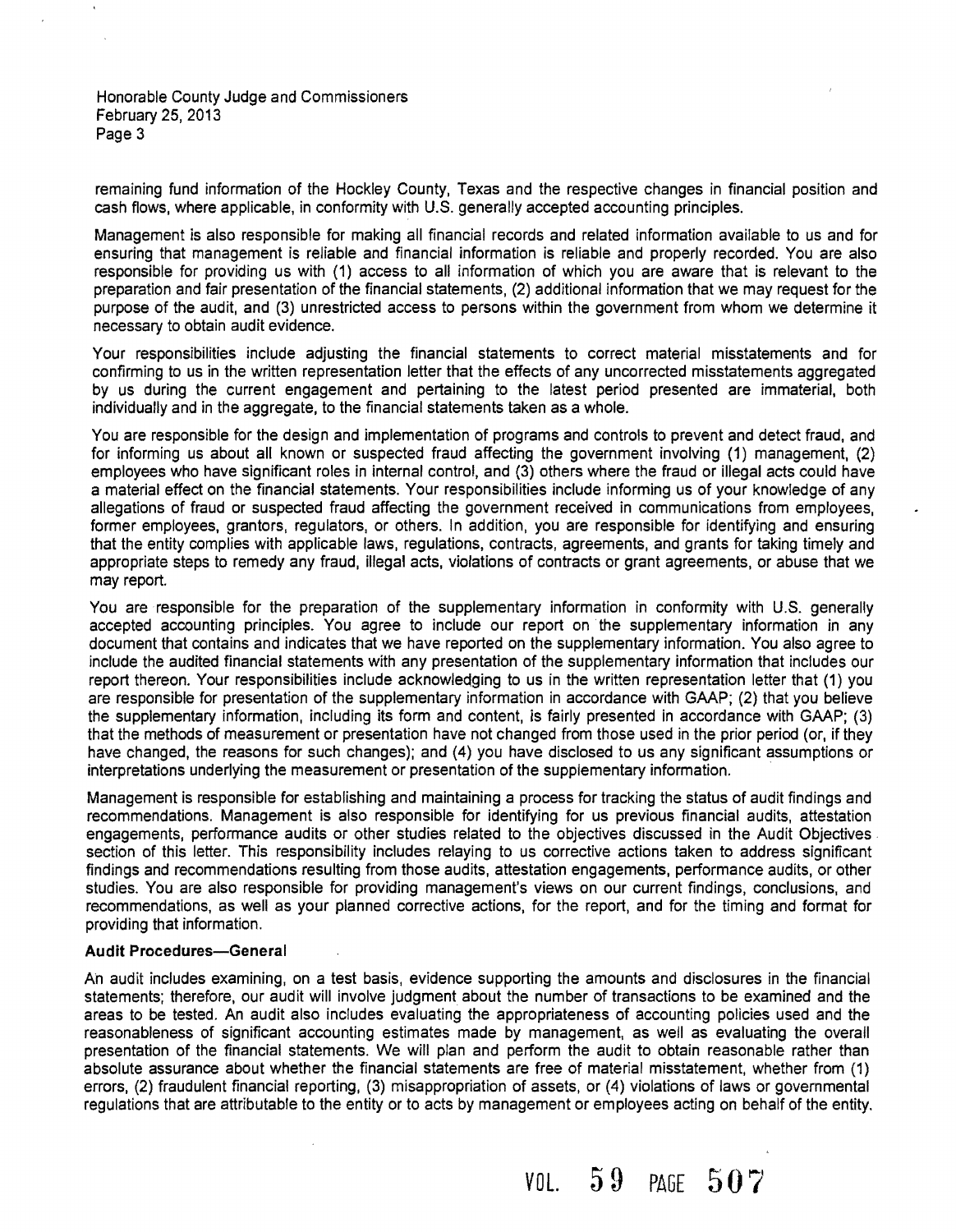Honorable County Judge and Commissioners February 25,2013 Page 4

Because the determination of abuse is subjective, Government Auditing Standards do not expect auditors to provide reasonable assurance of detecting abuse.

Because of the inherent limitations of an audit, combined with the inherent limitations of internal control, and because we will not perform a detailed examination of all transactions, there is a risk that material misstatements may exist and not be detected by us, even though the audit is properly planned and performed in accordance with U.S. generally accepted auditing standards and Government Auditing Standards. In addition, an audit is not designed to detect immaterial misstatements or violations of laws or governmental regulations that do not have a direct and material effect on the financial statements. However, we will inform the appropriate level of management of any material errors or any fraudulent financial reporting or misappropriation of assets that come to our attention. We will also inform the appropriate level of management of any violations of laws or governmental regulations that come to our attention, unless clearly inconsequential. Our responsibility as auditors is limited to the period covered by our audit and does not extend to later periods for which we are not engaged as auditors.

Our procedures will include tests of documentary evidence supporting the transactions recorded in the accounts, and may include tests of the physical existence of inventories, and direct confirmation of receivables and certain other assets and liabilities by correspondence with selected individuals, funding sources, creditors, and financial institutions. We will request written representations from your attorneys as part of the engagement, and they may bill you for responding to this inquiry. At the conclusion of our audit, we will require certain written representations from you about the financial statements and related matters.

### **Audit Procedures-Internal Controls**

Our audit will include obtaining an understanding of the entity and its environment, including internal control, sufficient to assess the risks of material misstatement of the financial statements and to design the nature, timing, and extent of further audit procedures. Tests of controls may be performed to test the effectiveness of certain controls that we consider relevant to preventing and detecting errors and fraud that are material to the financial statements and to preventing and detecting misstatements resulting from illegal acts and other noncompliance matters that have a direct and material effect on the financial statements. Our tests, if performed, will be less in scope than would be necessary to render an opinion on internal control and, accordingly, no opinion will be expressed in our report on internal control issued pursuant to Government Auditing Standards.

An audit is not designed to provide assurance on internal control or to identify significant deficiencies or material weaknesses. However, during the audit, we will communicate to management and those charged with governance internal control related matters that are required to be communicated under AICPA professional standards and Government Auditing Standards.

### Audit Procedures-Compliance

As part of obtaining reasonable assurance about whether the financial statements are free of material misstatement, we will perform tests of Hockley County, Texas' compliance with the provisions of applicable laws, regulations, contracts, agreements, and grants. However, the objective of our audit will not be to provide an opinion on overall compliance and we will not express such an opinion in our report on compliance issued pursuant to Government Auditing Standards.

### Engagement Administration, Fees, and Other

We understand that your employees will prepare all cash or other confirmations we request and will locate any documents selected by us for testing.

We will provide copies of our reports to Hockley County, Texas; however. management is responsible for distribution of the reports and the financial statements. Unless restricted by law or regulation, or containing privileged and confidential information, copies of our reports are to be made available for public inspection.

The audit documentation for this engagement is the property of Myatt, Blume, and Fidaleo, LTD., L.L.P. and constitutes confidential information. However, pursuant to authority given by law or regulation, we may be requested to make certain audit documentation available to certain governmental regulatory agencies, the U.S. Government Accounting Office or its designee, a federal agency providing direct or indirect funding, or the U.S.

VAI.  $59$  PAGE  $508$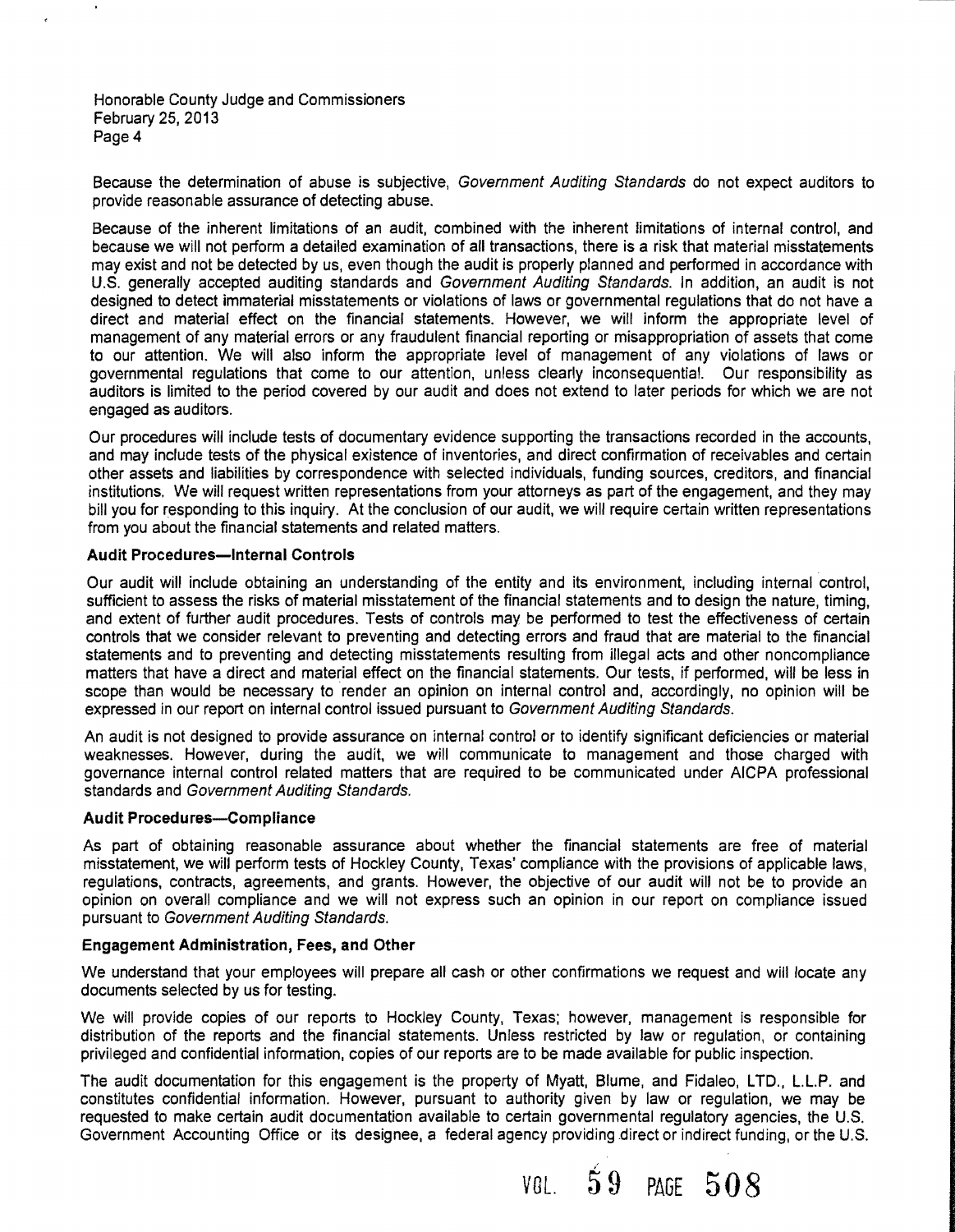Honorable County Judge and Commissioners February 25,2013 Page 5

Government Accountability Office for purposes of a quality review of the audit, to resolve audit findings, or to carry out oversight responsibilities. We will notify you of any such request. If requested. access to such audit documentation will be provided under the supervision of Myatt, Blume, and Fidaleo, LTD., L.L.P. personnel. Furthermore, upon request, we may provide copies of selected audit documentation to the aforementioned parties. These parties may intend, or decide, to distribute the copies or information contained therein to others, including other governmental agencies.

The audit documentation for this engagement will be retained for a minimum of five years after the report release date or for any additional period requested by the State of Texas. If we are aware that a federal awarding agency or auditee is contesting an audit finding, we will contact the party(ies) contesting the audit finding for guidance prior to destroying the audit documentation.

We expect to begin our audit on approximately June 18, 2013 and to issue our reports no later than December 1, 2013. E. Phelps Blume is the engagement partner and is responsible for supervising the engagement and signing the reports or authorizing another individual to sign them. Our fee for these services will be at our standard hourly rates plus out-of-pocket costs (such as report reproduction, word processing, postage, travel, copies, telephone, etc.) except that we agree that our gross fee, including expenses, will not exceed \$35,000.00. Our standard hourly rates vary according to the degree of responsibility involved and the experience level of the personnel assigned to your audit. Our invoice for this fee will be rendered at the conclusion of the audit engagement. The above fee is based on anticipated cooperation from your personnel and the assumption that unexpected circumstances will not be encountered during the audit. If significant additional time is necessary, we will discuss it with you and arrive at a new fee estimate before we incur the additional costs.

Government Auditing Standards require that we provide you with a copy of our most recent external peer review report and any letter of comment, and any subsequent peer review reports and letters of comment received during the period of the contract. Our peer review is on file with the Hockley County Auditor's Office.

We appreciate the opportunity to be of service to Hockley County, Texas and believe this letter accurately summarizes the significant terms of our engagement. If you have any questions, please let us know. If you agree with the terms of our engagement as described in this letter, please sign below and return this letter to us.

Very truly yours,

Myatt, Blume, and Fidales, 278, L.L.P.

Myatt, Blume, and Fidaleo, LTD., L.L.P.

RESPONSE:

This letter correctly sets forth the understanding of Hockley County, Texas with Myatt, Blume, and Fidaleo, LTD.,

L.L.P. concerning audit services to be performed for the fiscal year ending December 31, 2012.  $By:$  $\curvearrowright$   $\swarrowright$  $M_{\perp}$ ( 1L~*\_\_\_\_\_\_\_\_\_\_\_\_\_\_\_\_\_\_* ,,~ *\_\_* 

Larry Sprowls

Title Hockley County Judge

# *va L.* 5 9 PAGE 509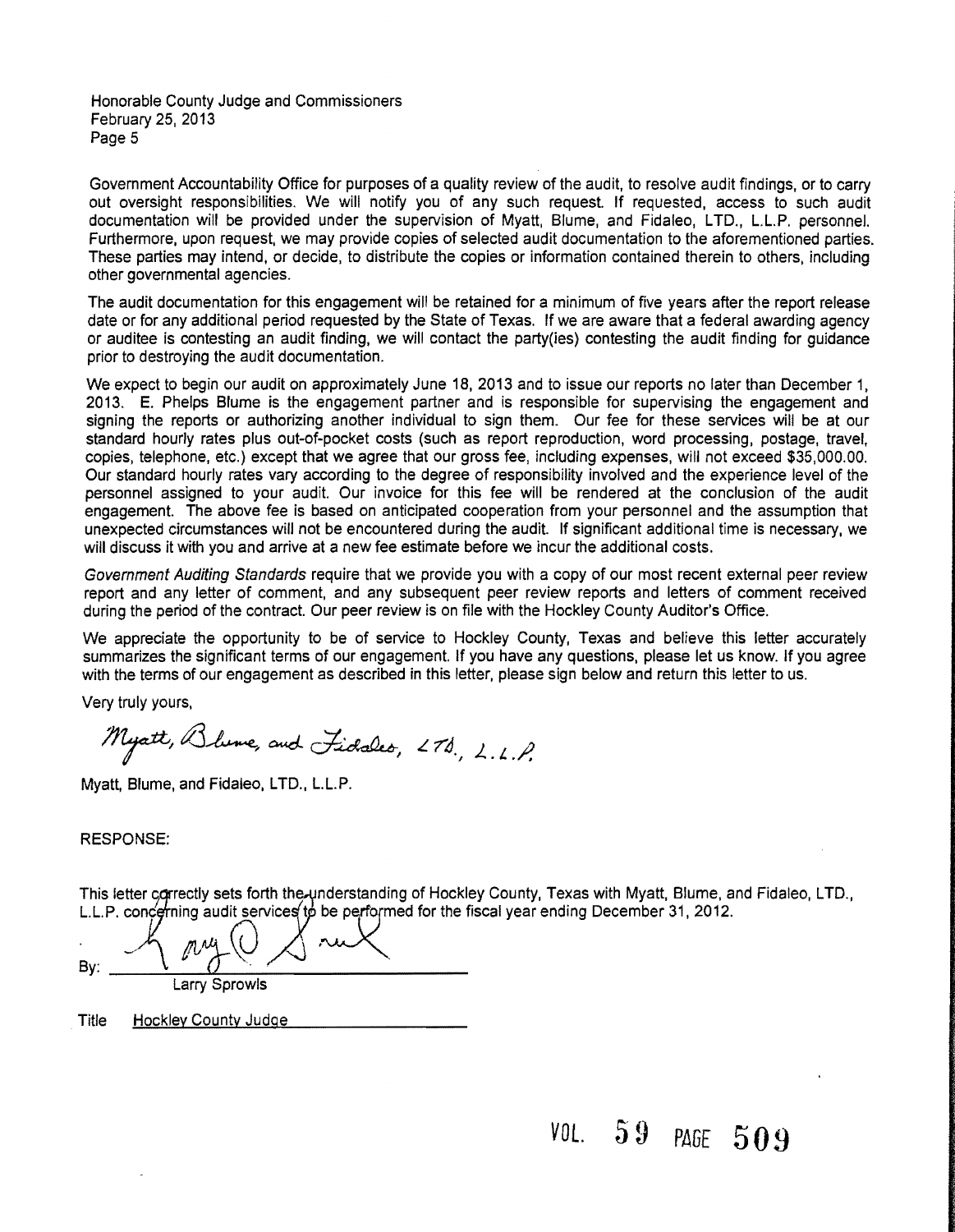

Seymour Office ,:, *CERTIFIED PUBLIC ACCOUNTANt-S* 940.888.5539/ f. 940.888.5450

System Review Report

To Myatt, Blume and Fidaleo, LID., LLP and the Peer Review Committee of the Texas Society of CPAs

We have reviewed the system of quality control for the accounting and auditing practice of Myatt, Blume and Fidaleo, LID., LLP (the firm) in effect for the year ended December 31,2010. Our peer review was conducted in accordance with the Standards for Performing and Reporting on Peer Reviews established by the Peer Review Board of the American Institute of Certified Public Accountants. The firm is responsible for designing a system of quality control and complying with it to provide the firm with reasonable assurance of performing and reporting in conformity with applicable professional standards in all material respects. Our responsibility is to express an opinion on the design of the system of quality control and the firm's compliance therewith based on our review. The nature, objectives, scope, limitations of, and the procedures performed in a System Review are described in the-standards at www.aicpa.org/prsummary.

As required by the standards, engagements selected for review included engagements performed pursuant to *Government Auditing Standards.* 

In our opinion, the system of quality control for the accounting and auditing practice of Myatt, Blume and Fidaleo, LID., LLP in effect for the year ended December 31, 2010, has. been suitably designed and complied with to provide the firm with reasonable assurance of performing and reporting in conformity with applicable professional standards in all material respects. Firms can receive a rating of *pass*, pass *with-deficiency(ies), or fail: Myatt, Blume and Fidaleo, LTD., LLP has received a peer review rating of pass.* 

Danie Kinad & Co. PC

Davis Kinard & Co, PC June 29,2011